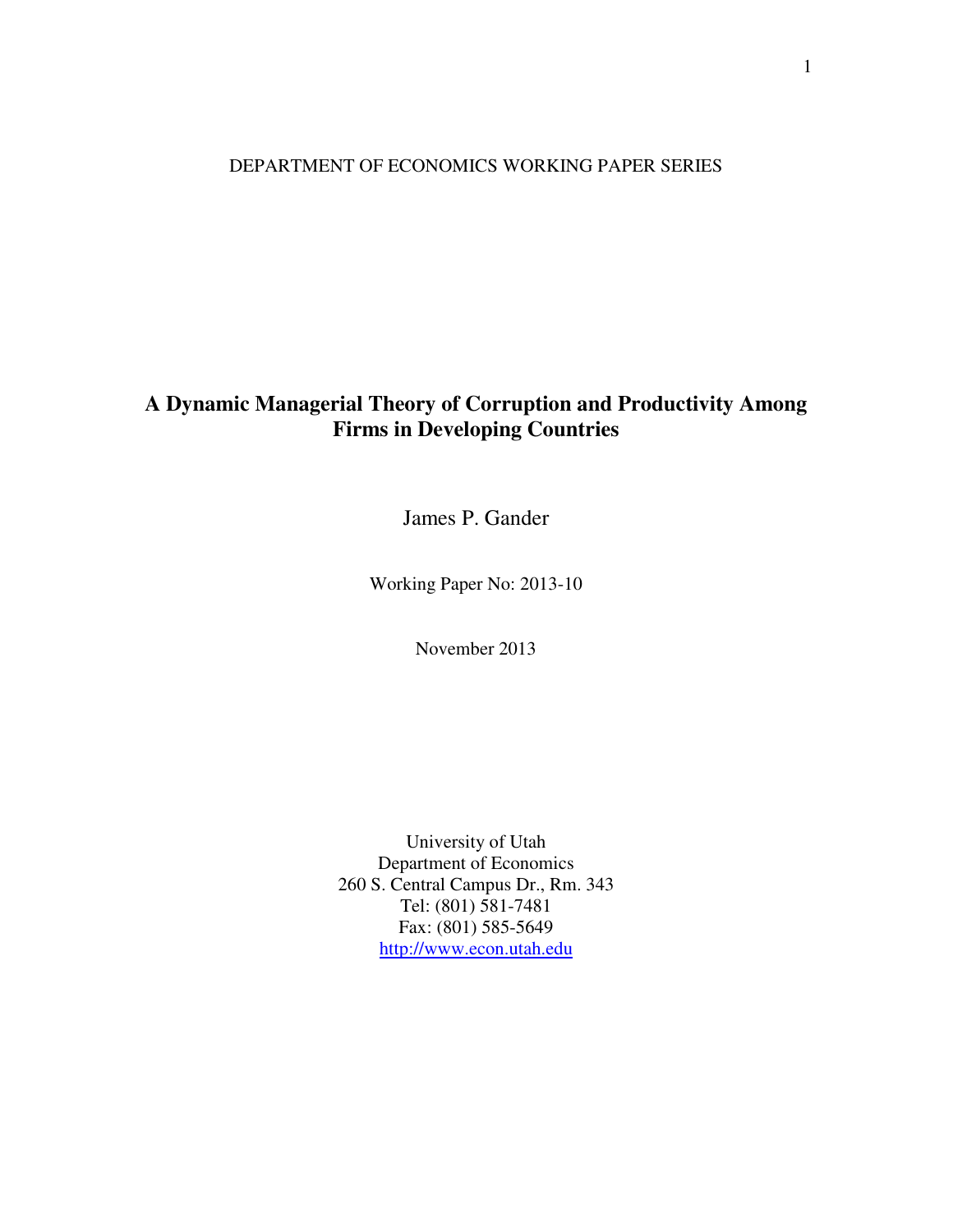# **A Dynamic Managerial Theory of Corruption and Productivity Among Firms in Developing Countries**

James P. Gander Professor Emeritus, Economics Department, University of Utah e-mail: gander@economics.utah.edu

#### **Abstract**

In this paper, a simple dynamic model of efficient firm-level managerial resource allocation to two uses, one involving productivity activities and another one involving corruption activities to "get things done" was developed. The model follows the optimal control theory process. Two operational equations are derived representing firm growth and shadow-price behavior. Firm-level interview data on surrogates for the firm's inputs was used for domestically owned firms in developing economies covering two time periods. The SUR method was used to estimate jointly the two equations. Overall, the model fit the data quite well. It was found that the managerial surrogates; namely, capacity utilization, formal worker training, and the time spent dealing with government regulations, were positive and significant predictors of firm output growth and the shadow-price of its capital with a few negative exceptions. Implicitly, there appears to be a trade-off between managerial resources used for growth and those used for the shadow price. Policy implications were discussed briefly.

**Keywords:** Firm, Corruption, Dynamic, Growth, Shadow Price, Developing Countries **JEL Classification:** C51; D81; E60; K49; M29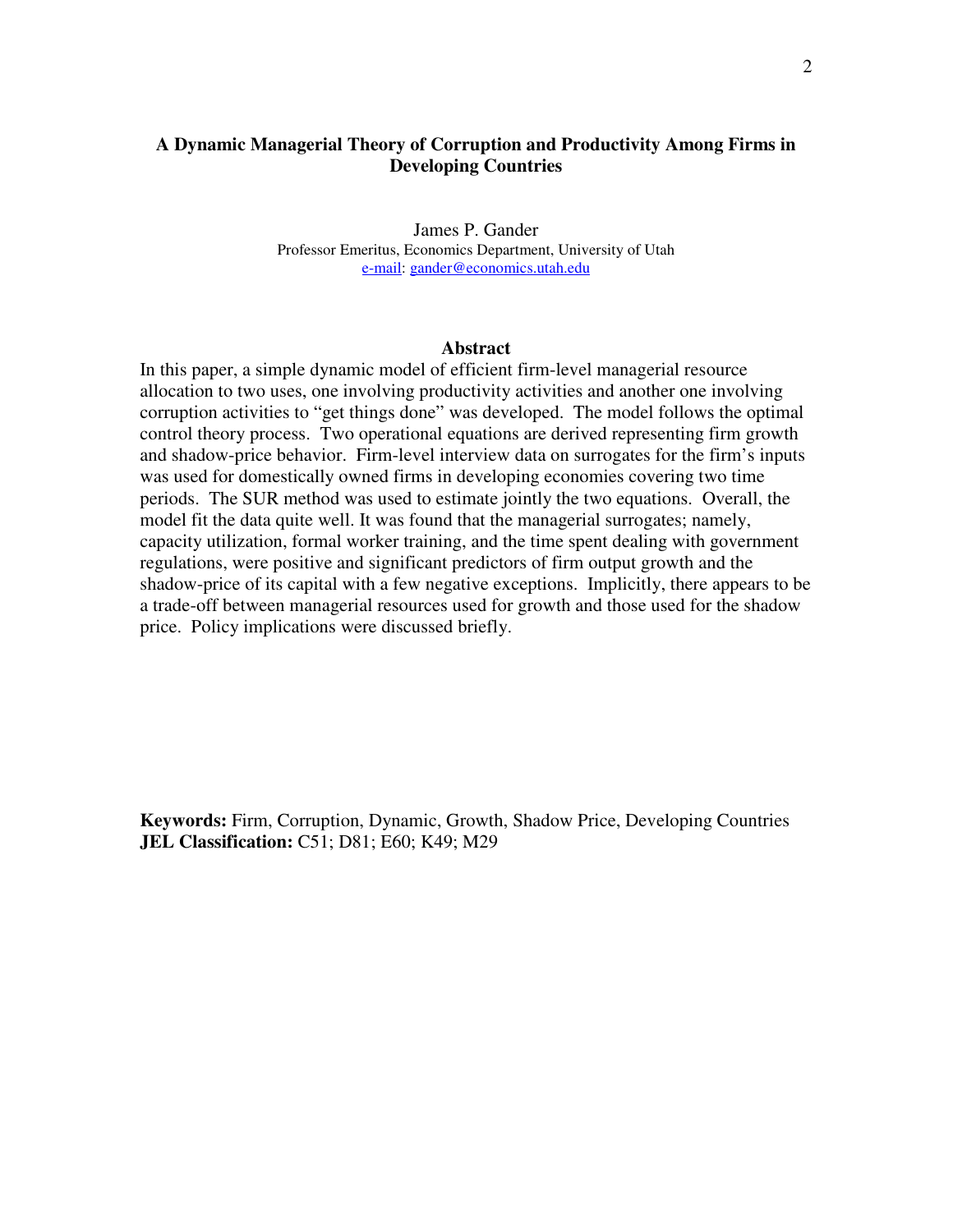# **1**. **Introduction**

 The purpose of this paper is to take a managerial resource microeconomic perspective on corruption (or bribery) payments by the business firm to government officials for the purpose of "getting things done" in order to carry out its business of producing and selling products. The paper develops a simple dynamic managerial resource allocation model to show how managerial resources are allocated efficiently to two alternative uses, one use to improve the productivity of the firm's production and selling activities and another use to spend time and money to bribe government officials to obtain licenses, permits, fees and tax reductions and the like to "get things done." The model is quite general in that it can be applied to firms in either developed or developing economies. In this paper, the model is applied to developing economies as a matter of preference and also because of the availability of suitable firm-level micro data. The basic two-part question addressed by the paper is, What role does firm management have in the corruption and productivity process? and Can this role be measured?

 The literature on the economics of corruption in general is quite voluminous and a survey of it is beyond the scope of this paper. Useful surveys of this literature include the work by Aidt (2003), Lambsdorff (1999 and 2007), Bardhan (1997), and Rose-Ackerman (1975, 1978, 1999, and 2010), to name only a few. Aidt, in particular, discusses four different analytical approaches to the economics of corruption. Lambsdorff focuses mainly on institutional problems related to corruption practices, sociological aspects, and prevention. Rose-Ackerman focuses on cross-country corruption and the research thereof and the need to change the legal structure of countries.

 Closer to the micro-level approach used in the present paper is the work by Ades and Di Tella (1999), which focuses on the individual firm and the role of its market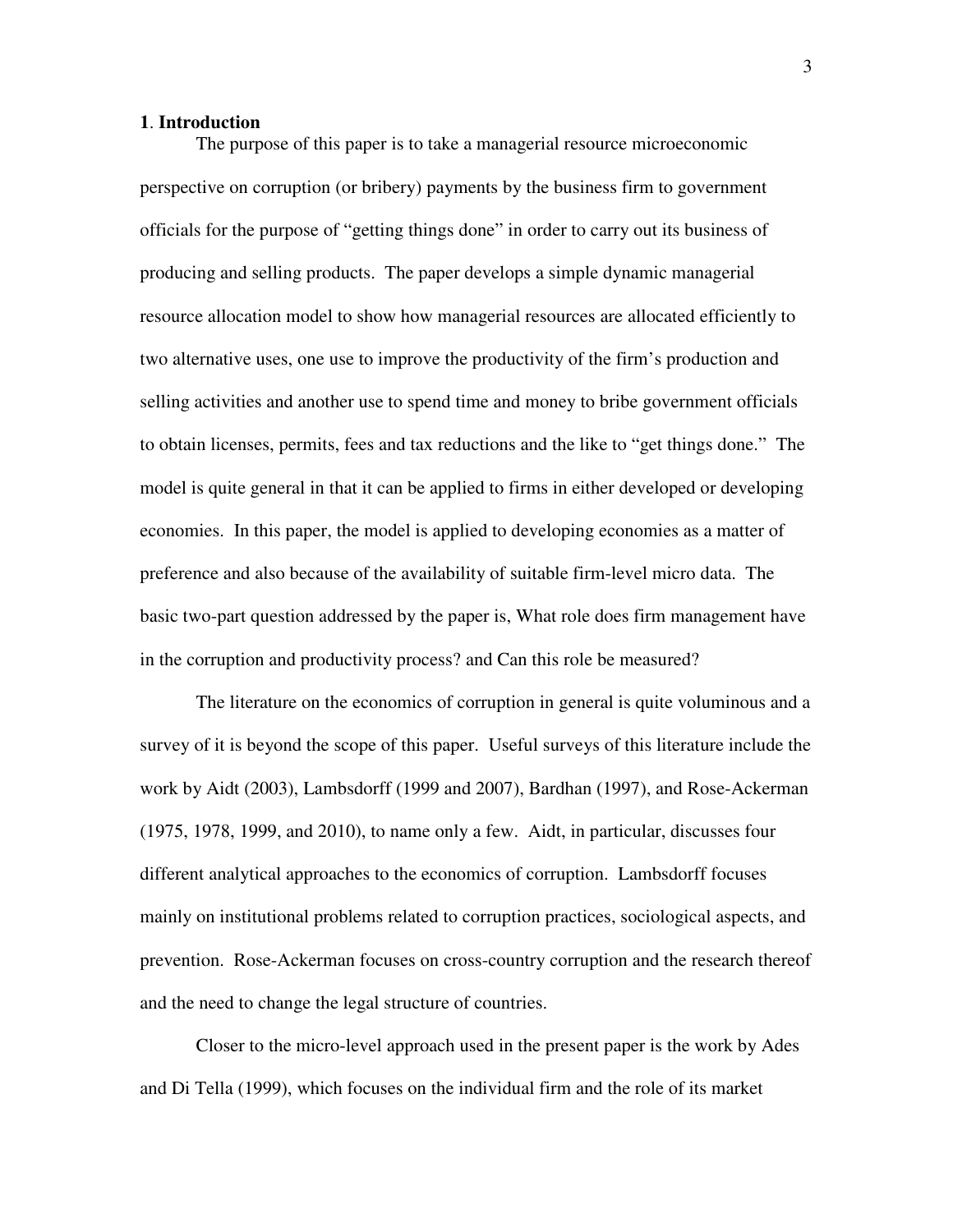structure (or competition) in affecting the amount of corruption engaged in by the firm. Another useful market structure approach to modeling the price and cost of corruption is the work by Shleifer and Vishny (1993). Kaufmann and Wei (1999) use firm-level data in regression analyses on corruption and the time firm managers spend with bureaucrats in order to "get things done." Also, related to the present paper at least in terms of the type of data used is the study by Hellman, et al. (2000) that uses interviews of some 3,000 firms in 20 developing countries to produce profiles of corruption across countries. Their survey-type questions are similar to those used in the Enterprise Surveys of the World Bank Group (2010) to gather firm-level data on corruption, which is used in the present study. More directly related to the present paper is the study by Gander (2011) that uses data from the Enterprise Surveys to examine the microeconomics of firm corruption behavior in developing economies, using a single-equation regression on firm size and other variables.

 In spite of the volume and topics covered by the literature on corruption, both at the country-wide level and the micro-firm level, there does not appear to be any micro analytical literature directed specifically at the internal allocation of the firm's managerial resources to the activities used in the present paper. Consequently, there appears to be a gap in the relevant micro literature. Hopefully, the present paper will help to fill this gap.

 It is important at the outset to emphasize that conceptually the dynamic model developed here uses managerial variables, the direct data for which are not easily available from accessible sources. To get around this problem, micro-level surrogates must be used. The surrogates measure the effect side of managerial activities. Even the well-known large compilation of corruption data by Kaufmann et al. (2009) uses micro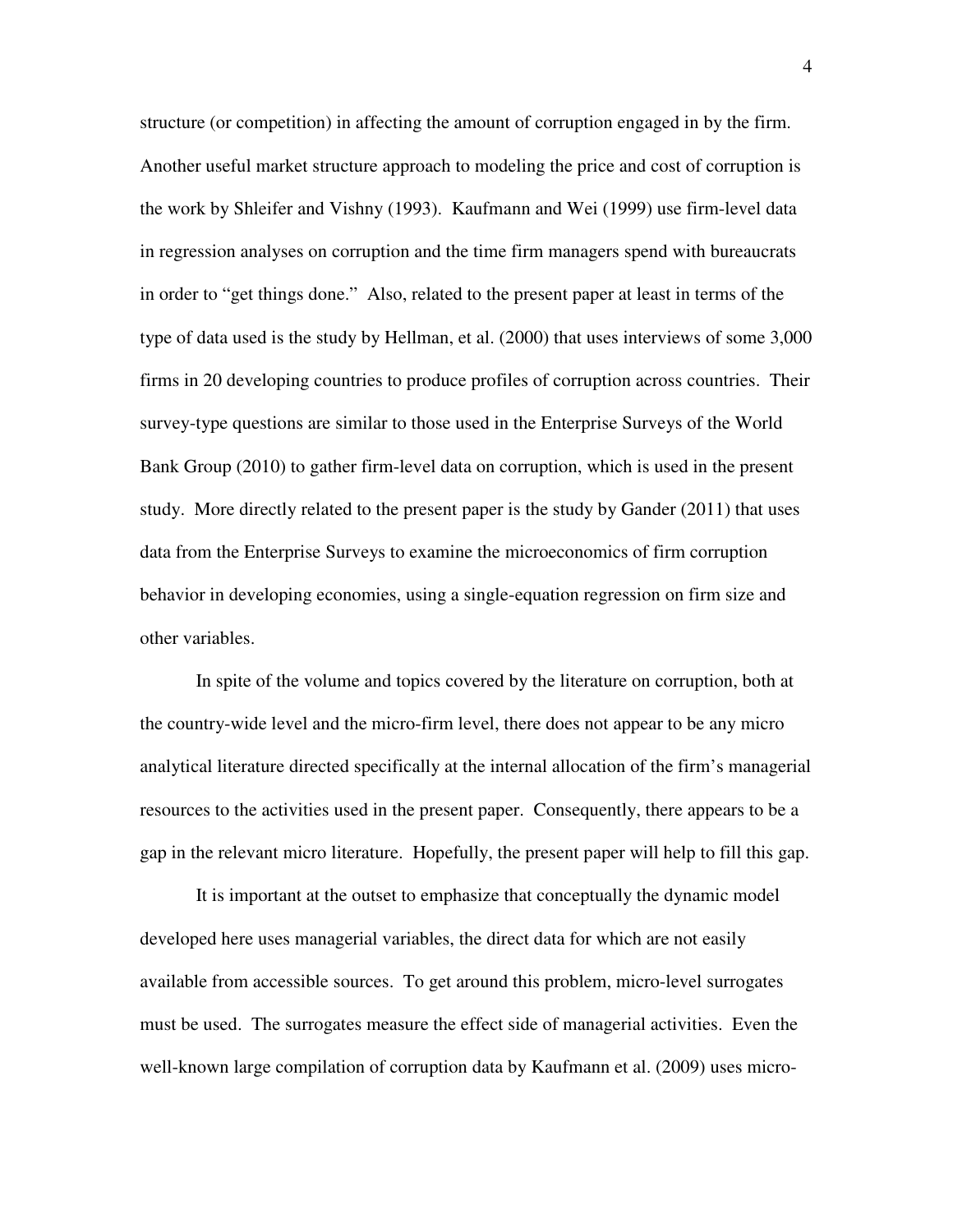level data from several sources but it is aggregated to the country level. It gives a useful macro profile across countries and over time, but it is not designed for a firm-level micro study. One final caveat relates to the dynamic model. As will be shown shortly, the model produces two, in effect, dynamic mathematical equations. The corresponding econometric equations are estimated statically but are, in effect, quasi-dynamic, since the dependent variables are rates of change and log values and dependent on a time variable.

 In what follows, the dynamic model is developed in the next section. Then, the data and econometric models are discussed in the following section. The statistical results are presented and discussed in the next section. The final section has a summary and conclusions.

# **2. A Simple Dynamic Corruption Model**

 The basis of the model is optimal control theory and analogous to a previous model on managerial resources and firm growth (See, Gander, 2010). The objective of the firm can be specified a number of ways, maximize utility at every instant of time, t, or profit, or the rate of growth of the firm's output. The model here uses the rate of growth of the firm's output,  $G = (\partial Q/\partial t)/Q(t)$ , at every instant of time, t. This choice is due to the availability of the data. The output growth function is simplified to contain only capital, K (firm size), which is the state variable, and managerial resources, M1, used in a technical efficiency sense to increase production and selling activities and ultimately the rate of growth, G, of the firm's output. The G(.) function is assumed to be positive and increasing in both arguments but at a diminishing marginal rate for each input. The K in G(.) increases by the differential equation,  $dK/dt = \Phi(K(t), M2(t))$ , which is simplified to  $dK/dt = K(t)g(M2(t))$ , where  $g(.)$  is the rate of growth of capital,  $K(t)$  and assumed to be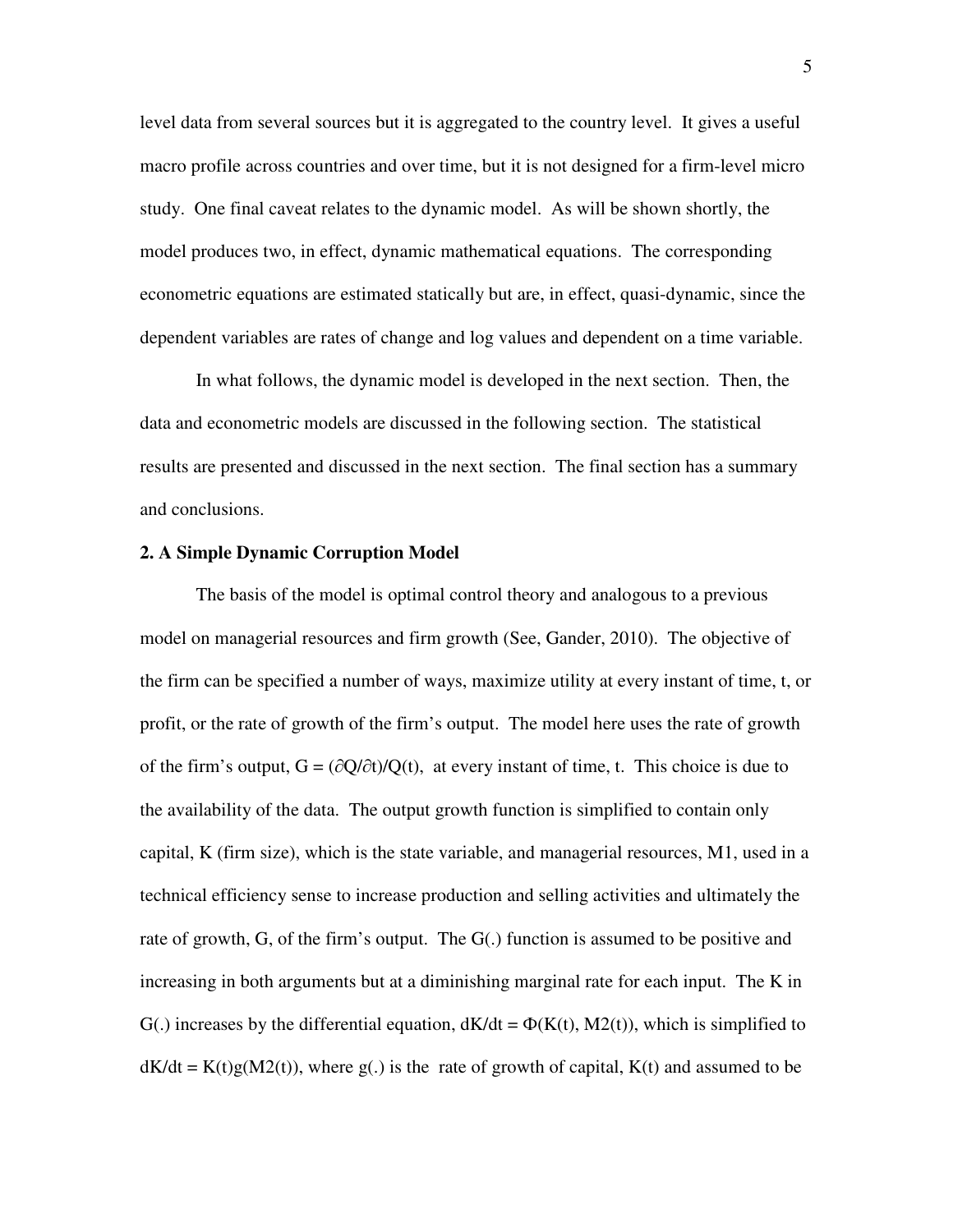positive and increasing in M2 but at a diminishing marginal rate. The key control variable is M2, representing managerial time and money spent on public officials to "get things done" (for the "grease" effect, see, Méon and Weill, 2010). This simplification reduces the complexity of the model and its behavior.

The managerial constraint function is given by  $M(t) = M1(t) + M2(t)$  and assumed binding at every instant of time, t. By assumption, the growth of  $M(t)$  is exogenous and given by  $M(t) = M(0)e^{st}$ , where s is the given rate of growth of  $M(t)$ . Again, this specification simplifies the model. The resulting Hamiltonian function to be maximized is given by

(1) 
$$
H = e^{-rt}[G(K(t), M1(t)) + \mu(t)K(t)g(M2(t)) + l(t)(M(t) - M1(t) - M2(t))],
$$

where r is the discount rate (exogenous), the co-state variable  $\mu(t)$  is the current shadow price (in terms of G units) of the state variable  $K(t)$ , and the  $I(t)$  is the current (in G units) marginal opportunity cost of managerial resources. The first-order conditions for the maximization of (1) at each instant of time t in current value terms are given by

(2) (a) 
$$
\partial G/\partial M1 - I(t) = 0
$$

(b) 
$$
\mu(t)K(t)(\partial g(M2(t))/\partial M2) - I(t) = 0
$$

(c) 
$$
M(t) - M1(t) - M2(t) = 0
$$
,

where at an instant of time, t,  $\mu(t)$  and  $K(t)$  are given, and managerial resources, M1, are employed such that for (2a) the marginal rate of output growth is equal to the marginal cost of managerial resources and M2 in (2b) is employed to the point where the marginal value of capital formation (the  $dK/dt$ ) is equal to  $I(t)$ , all subject to (2c).

In other words, the marginal current output rate of growth (∂G/∂M1) in equilibrium is equal to the marginal value of capital formation ( $\mu(t)K(t)(\partial g(M2(t))/\partial M2)$ .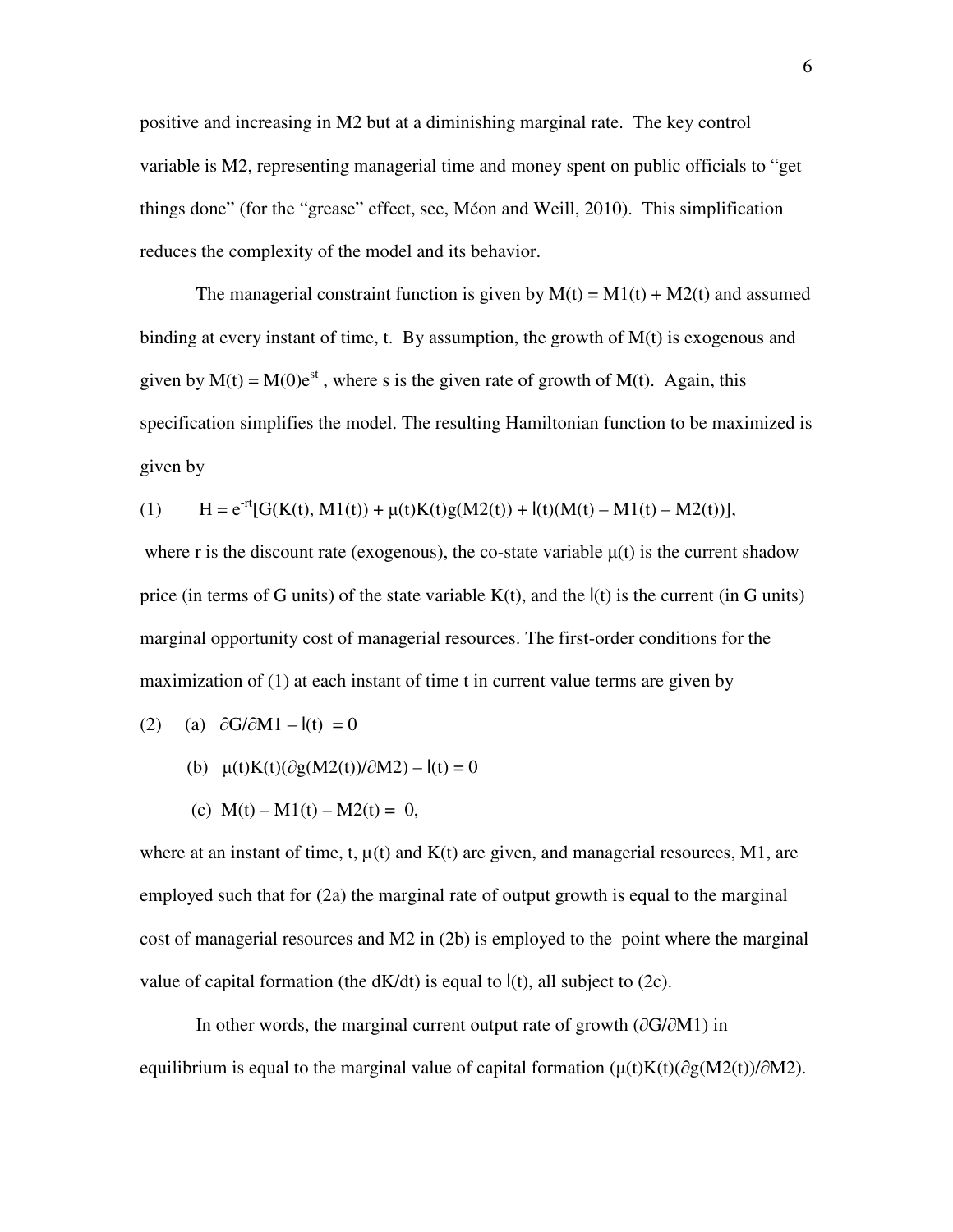In effect there is a trade-off between M1 (which affects G) and M2 (which affects dK/dt). If the firm were to allocated more managerial resources to increasing the rate of growth of current output, it would sacrifice some capital formation for now and into the future. So, while the current output growth increases, the future stock of capital is forever less and thus the future rate of growth of output would be less. On the other hand, a small sacrifice (of output growth rate) today brings about relatively more capital and output growth now and forever into the future. This after all is the essence of dynamic capital theory.

The shadow price of capital  $K(t)$ ,  $\mu(t)$ , has the behavioral function given by

(3) 
$$
d\mu/dt = (r - g)\mu - (\partial G/\partial K),
$$

where  $(r - g) > 0$  and  $(\partial G / \partial K) > 0$ , by assumption. The marginal output growth rate with respect to K (∂G/∂K) could very well be zero, then µ(t) would definitely grow at a positive rate of growth over time. If it were negative,  $\mu(t)$  would still definitely grow at a positive rate of growth over time. As assumed, with a positive marginal growth rate of return to K(t), then it would have to be small enough for  $\mu(t)$  to still grow at a positive rate. It would seem counter-intuitive to have  $\mu(t)$  declining over time. In a more complicated model not attempted here, the decline could occur. With an infinite horizon implied by the simple model, the presumption is that  $\mu(t)$  will continue to rise over time.

 The marginal shadow price (marginal opportunity cost) for managerial resources, l(t), has the dynamic behavior given by  $d(e^{-rt})/dt = -\partial H/\partial M$ , implying that  $dl(t)/dt = (r-t)$ 1)l(t), where  $(r - 1)$  is most likely negative. Thus, the solution for  $I(t)$  is given by  $I(t) =$  $I(0)e^{it}$ , where  $i = (r-1) < 0$ . The  $I(t)$  is positive but decreasing over time. In other words, the marginal value of managerial resources falls as the system expands over time.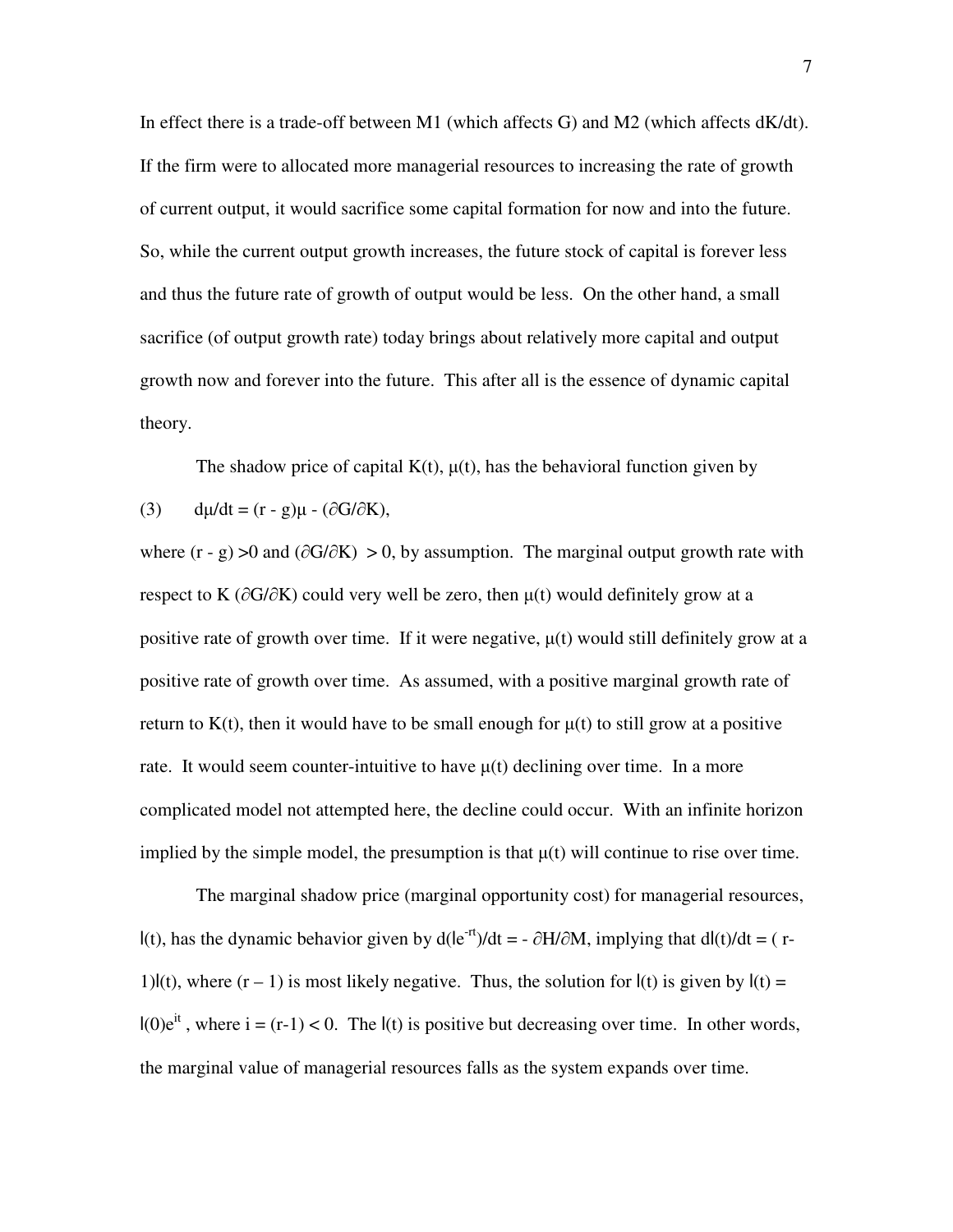For future use in the econometric section, the simple solution to (3) when

 $(\partial G/\partial K) = 0$  is in log terms,  $log\mu(t) = log\mu(0) + (r - g)t$ . The first-order conditions give the optimal (or equilibrium)  $M_1(t)^*$  and  $M_2(t)^*$  implicitly as functions of the state and co-state variables,  $K(t)$  and  $\mu(t)$ . Substituting these functions into equation (3) and the differential equation for K(t) implicitly gives the optimal time paths for K(t)\* and  $\mu$ (t)\*. Putting these back into equation (2) gives the optimal time paths for  $M1(t)^*$  and  $M2(t)^*$ , subject to the managerial constraint. In effect, these equilibrium values are the variables that make up the operational functions developed shortly.

 Direct measures of the variables included in the simple dynamic model, in particular, the managerial resource components, are not readily available in the data set being used (nor apparently in any other data set). As indicated earlier, it will not be possible to find direct measures of the managerial resources, so surrogates reflecting the effects of the variables must be used. This lack of data is also true for the firm's size variable, K, so the number of workers employed is used as a surrogate. Also, the shadow price needs a surrogate.

#### **3. Data and Econometric Models**

#### *Data:*

The sample data consist of two sets of data, one covering the 2002-2005 time period and the other covering the 2006-2010 time period. Both data sets were produced by face-to-face personal interviews with company officials using a standard set of questions for each interview. The interview responses are subjective. The defense of the survey technique to gather data on corruption is discussed by Reinikka and Svensson (2006). The data are contained in the Enterprise Surveys, conducted by private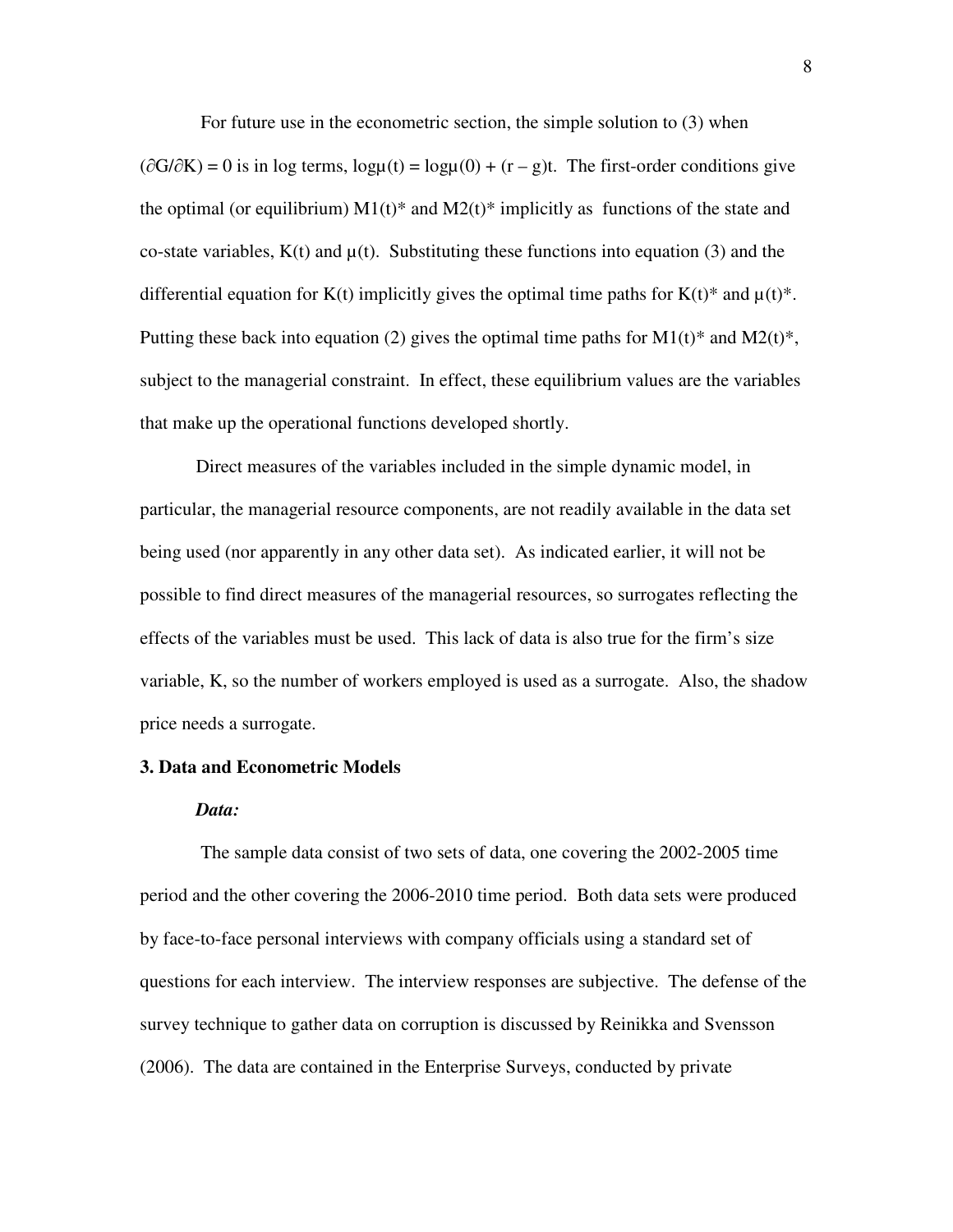contractors for the World Bank Group and are available on the web site of the World Bank (2010). Only the responses of domestically owned firms are used in the regression analysis. Adding a dummy variable for foreign owned firms did not produce significant results.

 Each company, establishment, business, enterprise, or firm was interviewed only once for a given country and given year. There are no yearly repeats. There are 151 developing countries involving samples of some 43,707 firms for 2002-2005 and 71,789 firms for 2006-2010. The sample sizes for the actual responses selected as the surrogates and then when finally used in the regressions are considerably smaller, due to missing values. The sample sizes in the table of results will reflect this. Each interview is unique unto itself by country, by year, and by industrial sector. It is noted that while the surveys consisted of several hundred questions, only those relevant to analyzing firm-level dynamic corruption and feasible for statistical analysis were selected.

# *Econometric Models:*

Since the dynamic model has two related equations, the rate of growth of the firm's output function and its shadow price function, the seemingly unrelated regression (SUR) technique is used. The operational equation for the rate of growth of output as a function of time, the optimal values of  $K(t)^*$ , and the optimal values of  $M1(t)^*$  and  $M2(t)$ <sup>\*</sup> as discussed earlier is given by

(4)  $GRQ = a + b1*K + b2*t + b3*X + e$ 

where the dependent variable, rate of growth of output, GRQ, has the proxy given by the firm's annual sales growth in percent for one year ago, coded c2511y in the 2002-2005 data set and by e3, whether sales of the main product increased, remained the same, or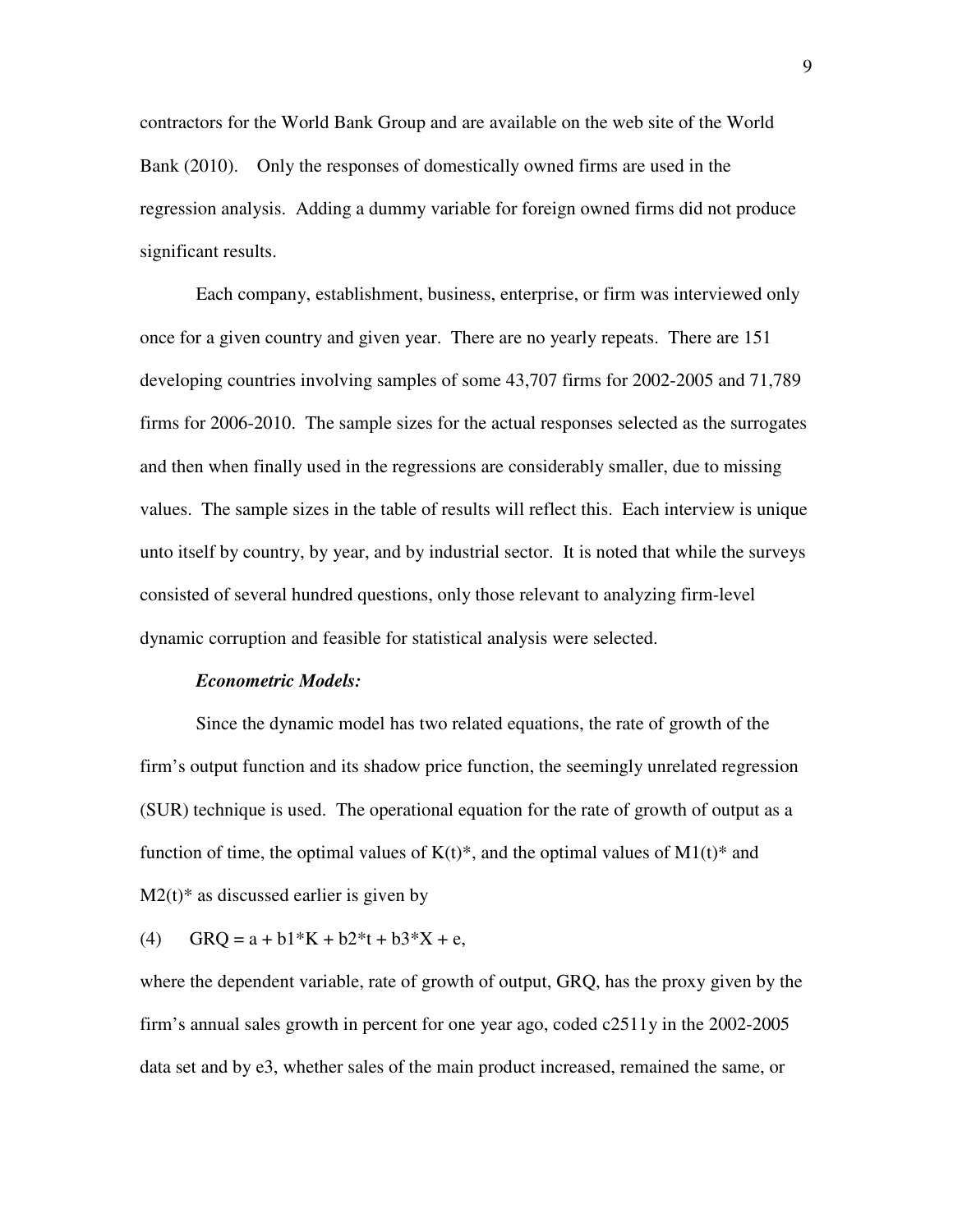decreased, recorded as 1, 2, and 3, in the 2006-2010 data set. While  $M2(t)$ <sup>\*</sup> was not part of equation (2a) for simplification, it is included in the statistical model. Here and elsewhere the reverse order of the data is noted. The interpretation of the results with respect to the signs of the relevant coefficients will be based on the reverse order.

As indicated earlier, size  $K(t)$  has the proxy given by the average number of permanent employees for one year earlier than the interview year and coded c262aly in the 2002-2005 data set and labeled simply Size. For the 2006-2010 data set, Size is based on employment classified as small  $( $20$ ), medium (20 to 99 workers), and large (100 or$ more workers), recorded respectively as 1, 2, and 3. The t is for the year and labeled Year for both data sets, although the legal code for Year is a14y in the later data set. The X variable represents the managerial resource proxies. The e is the error term. Throughout the paper, the actual data codes are given along with the verbal labels to facilitate any future use of the same data set. In the table to follow, only the verbal labels are used.

The shadow price equation for (3) is operationalized by

(5)  $log<sub>µ</sub>(t) = A + B1*K + B2*t + B3*X + e,$ 

where the time derivative of logµ(t) is equal to B2, an estimate of  $(r - g)$  in equation (3).

The shadow price  $\mu(t)$  of K has the proxy given by whether the price of the main product increased, remained the same, or decreased, recorded as 1, 2, and 3 respectively and labeled e4 in the 2006-2010 data set (note the reverse order), and by c252, the percent of net profit reinvested in the firm in the 2002-2005 data set. The e is the error term.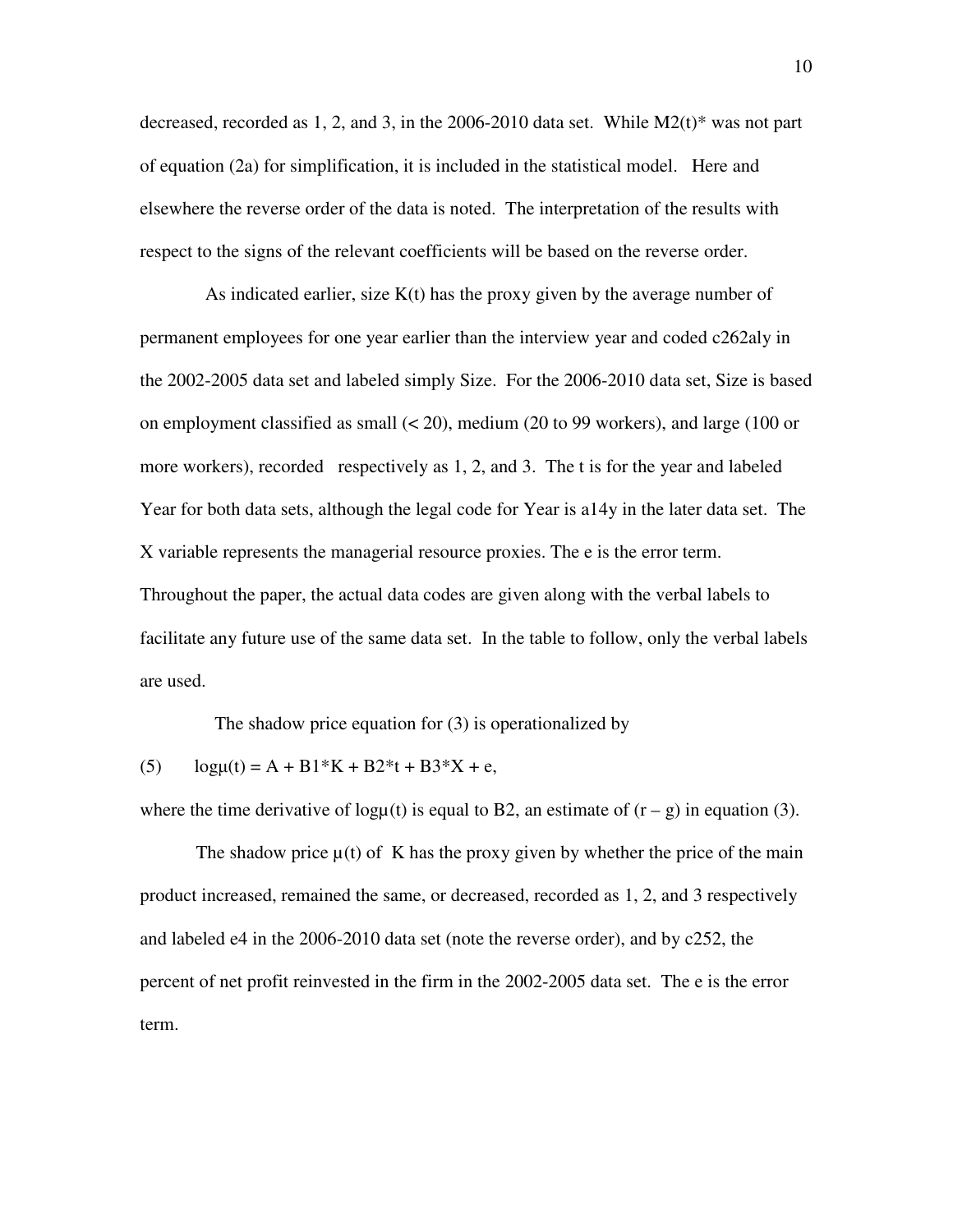The X's for equations (4) and (5) vary with the data set period. For the  $2006$ -2010 data set independent variables include, c24d, internet used to do RND on new products and services—a proxy for M1 managerial uses and coded yes  $=1$  or no  $= 2$  (the 2 is changed to 0 to run the regressions) but later dropped due to too many missing values; f1, the percent of capacity utilized by the firm in 2007, again a proxy for M1 uses; j2, the percent of managerial time spent dealing with government regulations—a proxy for M2 use of managerial resources; and j7a, the percent of sales used to make informal payments to officials to "get things done," a proxy for M2.

 The X's for the 2002-2005 data set represent a similar set of survey questions but they use different variable labels. The X's include c256, whether the firm's technology compared to its main competitors is less, the same, or more advanced, recorded as 1,2, and 3, respectively and used as a proxy for M1 managerial uses; c250, percent of annual capacity utilization last year, another proxy for M1; c267a, Does the firm offer formal training for permanent employees?, coded yes  $= 1$  and no  $= 2$  (again converted to 0), another proxy for M1; c2583, Was there an initiative in the last three years to under take new technology?, yes = 1 and no = 2 (converted to 0), a proxy for M1 uses; and c238, the percent of managerial time spent dealing with government regulations, a proxy for M2 uses to "get things done."

# **4. Statistical Results**

 At the outset, it is important to note that for reasons of missing values and insignificant coefficients, not all of the surrogate variables relating to M1 and M2 were finally used in obtaining the statistical results presented in the table. For some combination of X's the number of missing values was considered too large with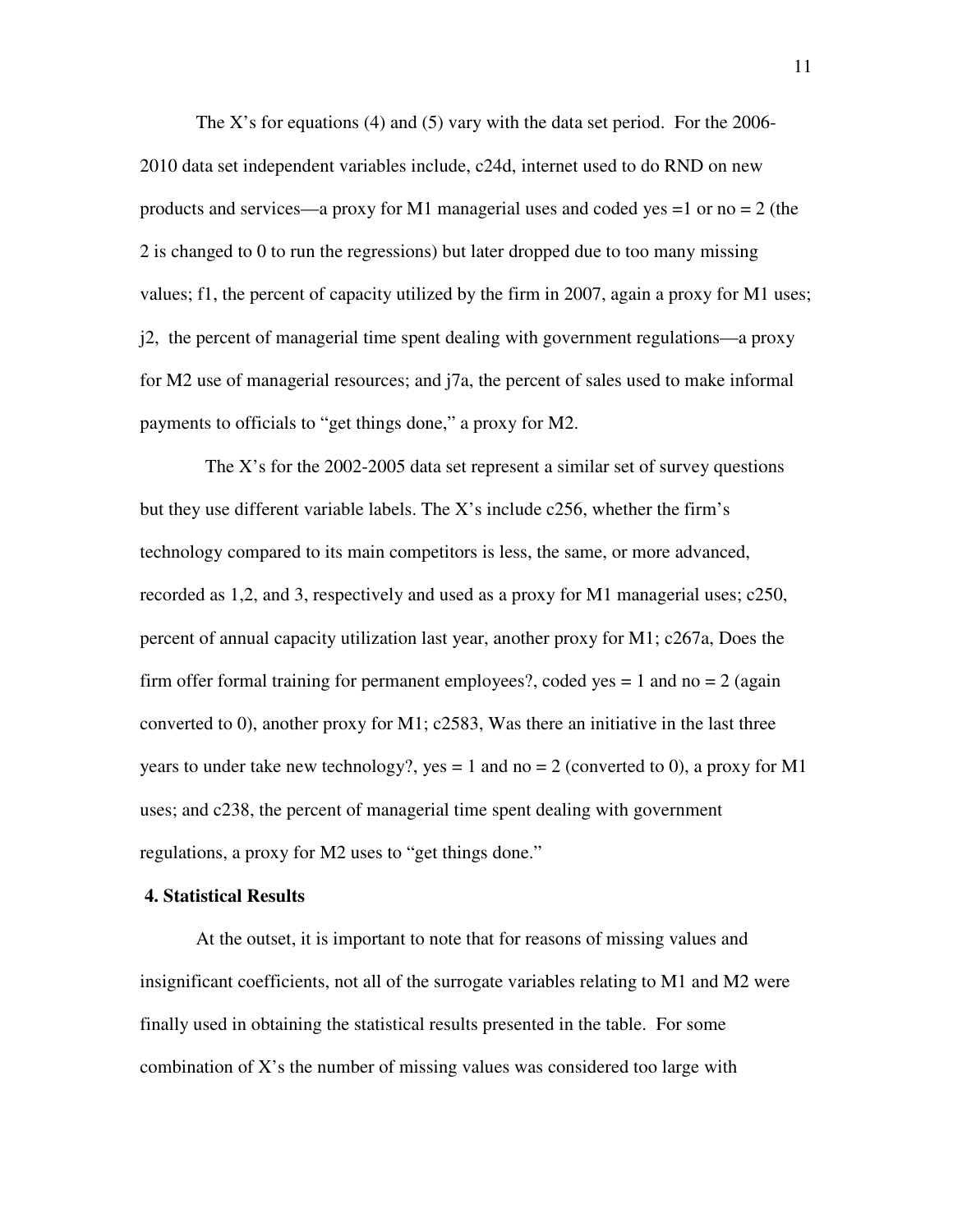insignificant coefficients, so the variables were not used. Other combinations of X's did not unduly affect the number of missing values, although some of the coefficients may not have been significant but were still used in order to have some representation of both M1 and M2 in equations (4) and (5). In all cases, the best judgment was used in selecting the X variables and reporting the statistical results.

 Table 1 allows for a side-by-side comparison of the SUR two-equation (4 and 5) results for the two time periods. As indicated earlier, not all the surrogates for M1 and M2 are exactly the same for each time period. The table shows the variables in verbal labels (the technical codes were given earlier). To review the main differences, the equation (4) dependent variable, the GRQ, is the rate of growth of sales (a proxy for output) for the earlier time period and changes in the level of sales (increased, the same, decreased) for the later time period. The dependent variable for the shadow-price equation ( $log<sub>µ</sub>(t)$ ), equation (5), is the surrogate, the log of the percent of net profit reinvested in the firm for the earlier time period and the log of the change (increased, the same, decreased) in the product price for the later time period. Other X-variable differences are indicated in the table.

 The GRQ equation (4) for the earlier time period has significant coefficients for two of the M1 proxies with positive signs. As capacity use and formal training increase, the rate of growth of sales increases, suggesting an efficient allocation of managerial resources. The coefficient for the M2 proxy (percent of management time spent on working with government regulations) was not significant, so its efficiency status could not be determined. The coefficient for the time variable (Year) is significant but with a negative sign, indicating that over time, the rate of growth of sales (output) was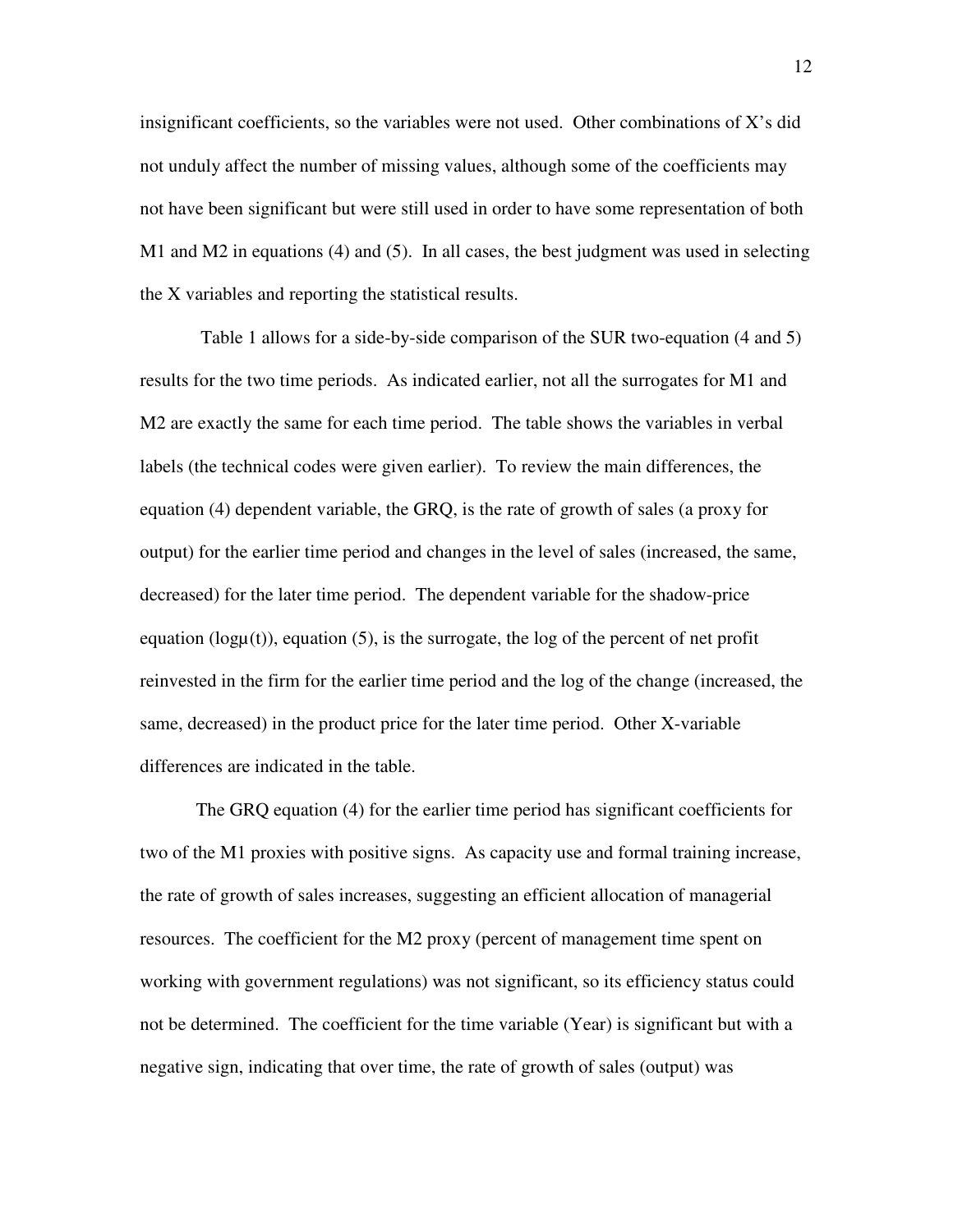declining. This result, as suggested earlier, is the dynamic aspect of the estimated equation.

 The results for the later period were mixed. The M1 coefficient and the Size coefficient were both significant. The negative sign for the M1 capacity-use coefficient means that as M1 increases, output goes from 3 (low) to 1 (high), increasing (due to the reverse order), suggesting an efficient allocation of managerial resources. The negative sign for the Size coefficient means that as Size increases, output also increases (due to the reverse order discussed earlier). The two M2 coefficients (for management time … and sales to pay off …) were not significant, so efficient allocation could not be determined. On the other hand, the Year coefficient was significant and positive in sign.

 The shadow-price equation (5) for the earlier period with one exception has significant M1 (formal training  $\ldots$  and new technology  $\ldots$ ) and M2 (for management time …) coefficients with positive signs, indicating that managerial resources allocated to M1 and M2 activities (in terms of the proxies) had a positive effect on the firm's shadow price, suggesting an efficient allocation of managerial resources. The Year coefficient was significant but negative in sign, indicating that over time the shadow price of capital (K) was declining as a trend. Of and by itself this result is not inconsistent with the diminishing returns to size assumption sometimes found in capital theory. As indicated in the theory discussion of the dynamic model, a declining shadow price is not inconceivable.

 For the later period, one M1 (capacity use) coefficient and one M2 (for management time ...) coefficient are both significant. The M1 coefficient was negative in sign, indicating that as capacity use increased, the shadow price of capital went from 3

13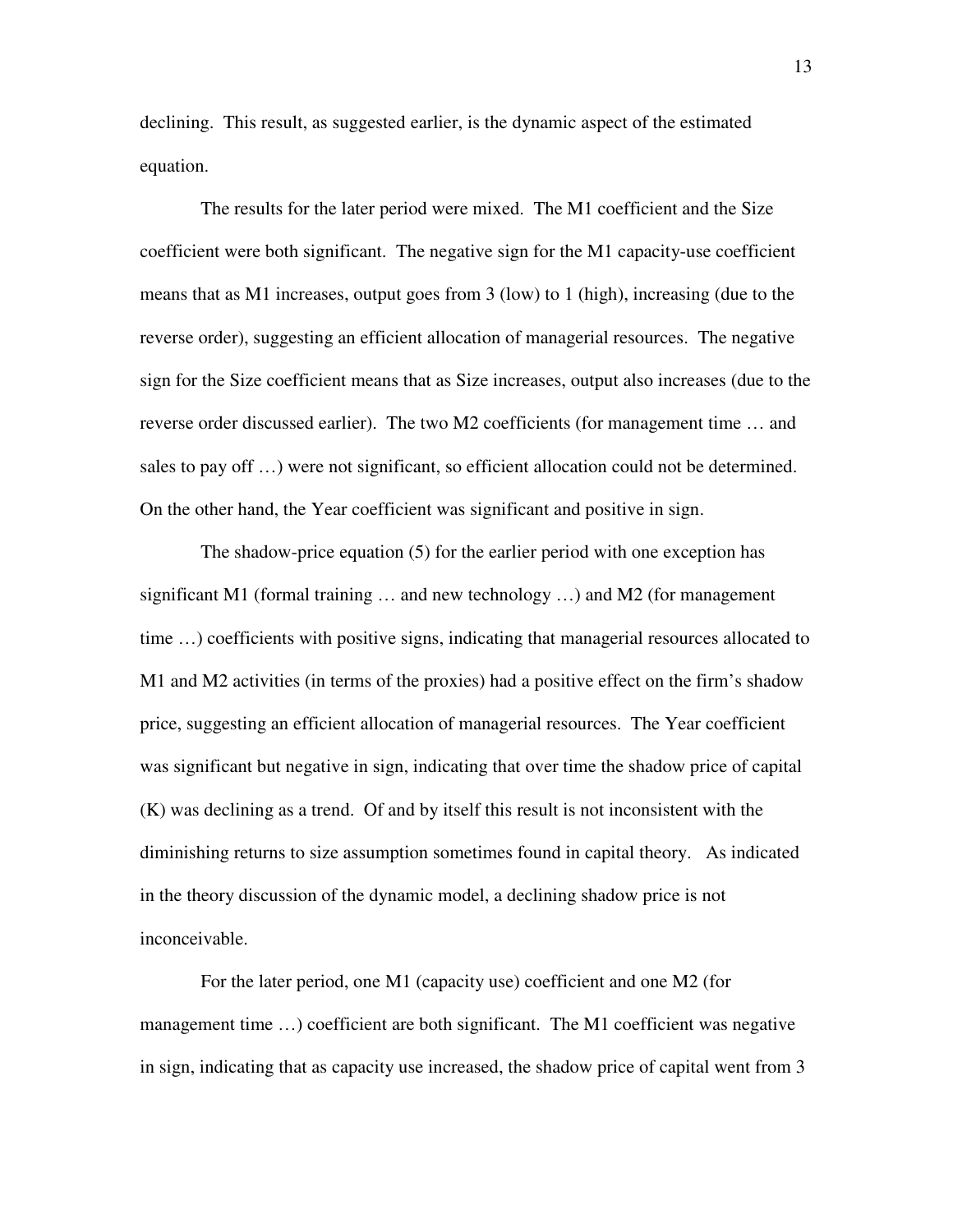(down) to 1 (up), thus increasing (again recognizing the reverse order of the way the data were recorded), suggesting again an efficient allocation of managerial resources. The Size coefficient was significant and also negative in sign, indicating that firm size had an increasing effect on the shadow price of capital (recognizing again the reverse order).

 The significant and positive sign for the M2 coefficient (percent of management time spent on working with government regulations) indicates that this use of managerial resources had a negative effect (due to the reverse ordering of the price change) on the shadow price of capital. This surprise result would seem to suggest an inefficient use of managerial resources. The Year coefficient was significant and positive in sign, indicating that over time, the shadow price was increasing, controlling for the other factors.

 As to the degree of fit of the equations to the data, the R-sq's are small but significant and not out of line from other studies using firm-level subjective data (for example, Kaufmann and Wei, 1999). As to the appropriateness of the SUR simultaneous equation approach, the Breusch-Pagan Chi2(1) was significantly different from zero (although the p value for the earlier time period is relatively high), indicating that the two equations are not independent of each other, but interdependent, regardless of the time period considered.

 Having surveyed the relevant statistical results, the earlier stated two-part question, What role does firm management have in the corruption and productivity process? and Can this role be measured?, can now be addressed. The simple managerial dynamic corruption model by itself has been useful in providing the basis for describing at the firm level the managerial role in corruption and productivity. As to the link

14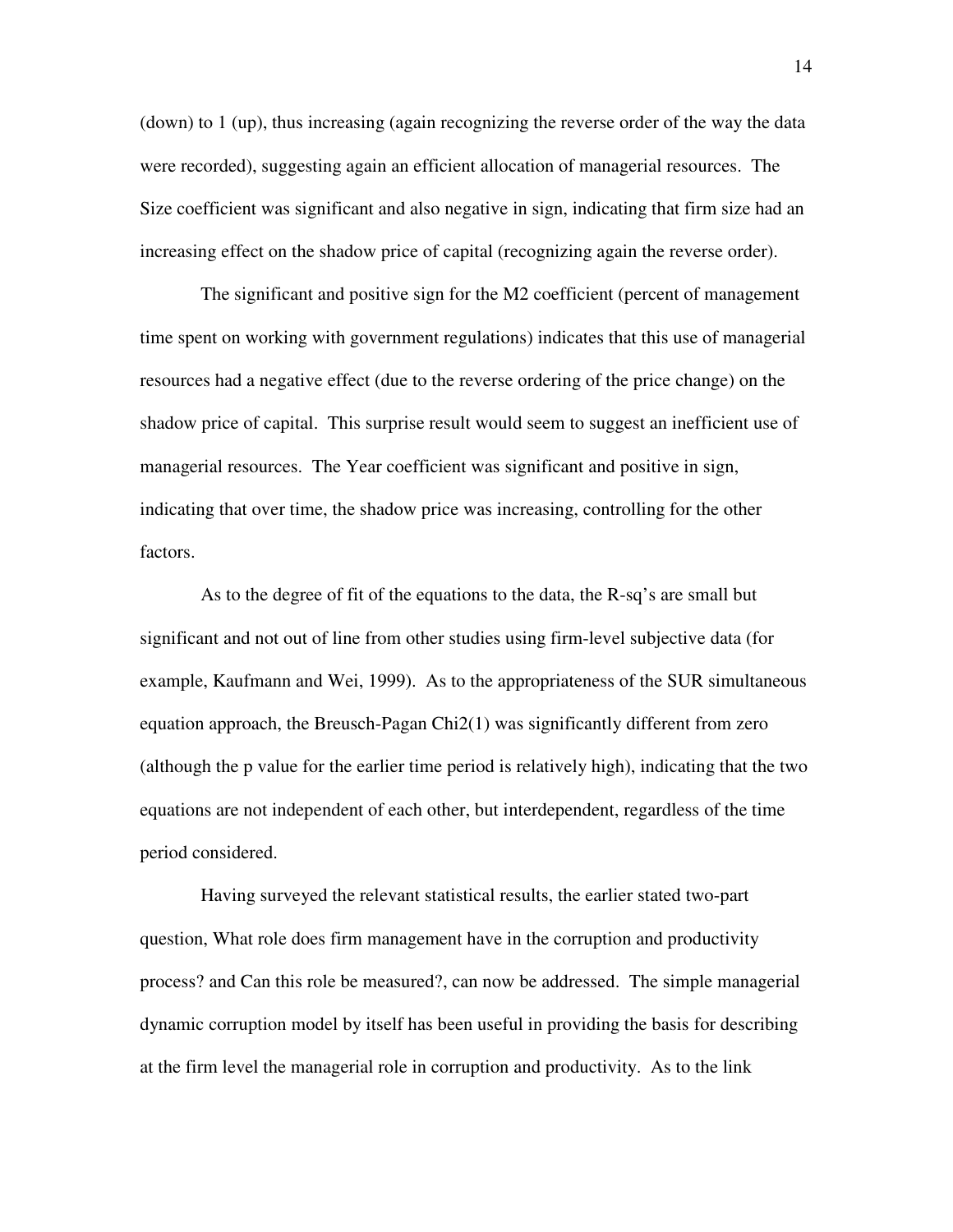between the model and the data, considering the subjective nature of the firm-level data, the results were mixed within and between the two time periods.

 Overall, for both time periods and both equations, there were fourteen surrogates used for M1 and M2 managerial activities. Of these, eight coefficients were statistically significant. For the earlier time period, based on the M1 and M2 surrogates, managerial resources were generally allocated efficiently 5 out of 8 times with respect to output growth and shadow price behavior. For the later time period, the efficient allocation score was 3 out of 6 times. All-in-all, these are good odds for accepting the link and the measurement of the managerial role in the corruption and productivity process. This is not to say that there are no unsettled questions. Future research can address these.

# **5. Summary and Conclusions**

 A simple dynamic model of efficient firm-level managerial resource allocation to two uses, one involving essentially productivity activities and another one involving activities associated with corruption to "get things done" was developed. The goal of the firm is to choose inputs capital and managerial resources to maximize at each instant of time t the rate of growth of the output of the firm. The model has two dynamic functions, one using the rate of growth of the firm's size (capital) and another one using the rate of growth of the shadow price of capital. Both of these functions are dependent on the capital input and the specified managerial uses. Together, they form the basis for two operational equations. The empirical part of the paper links firm-level subjective data on surrogates for the firm's capital and its managerial inputs to the two operational equations of the model, using domestically owned firms in developing economies. The SUR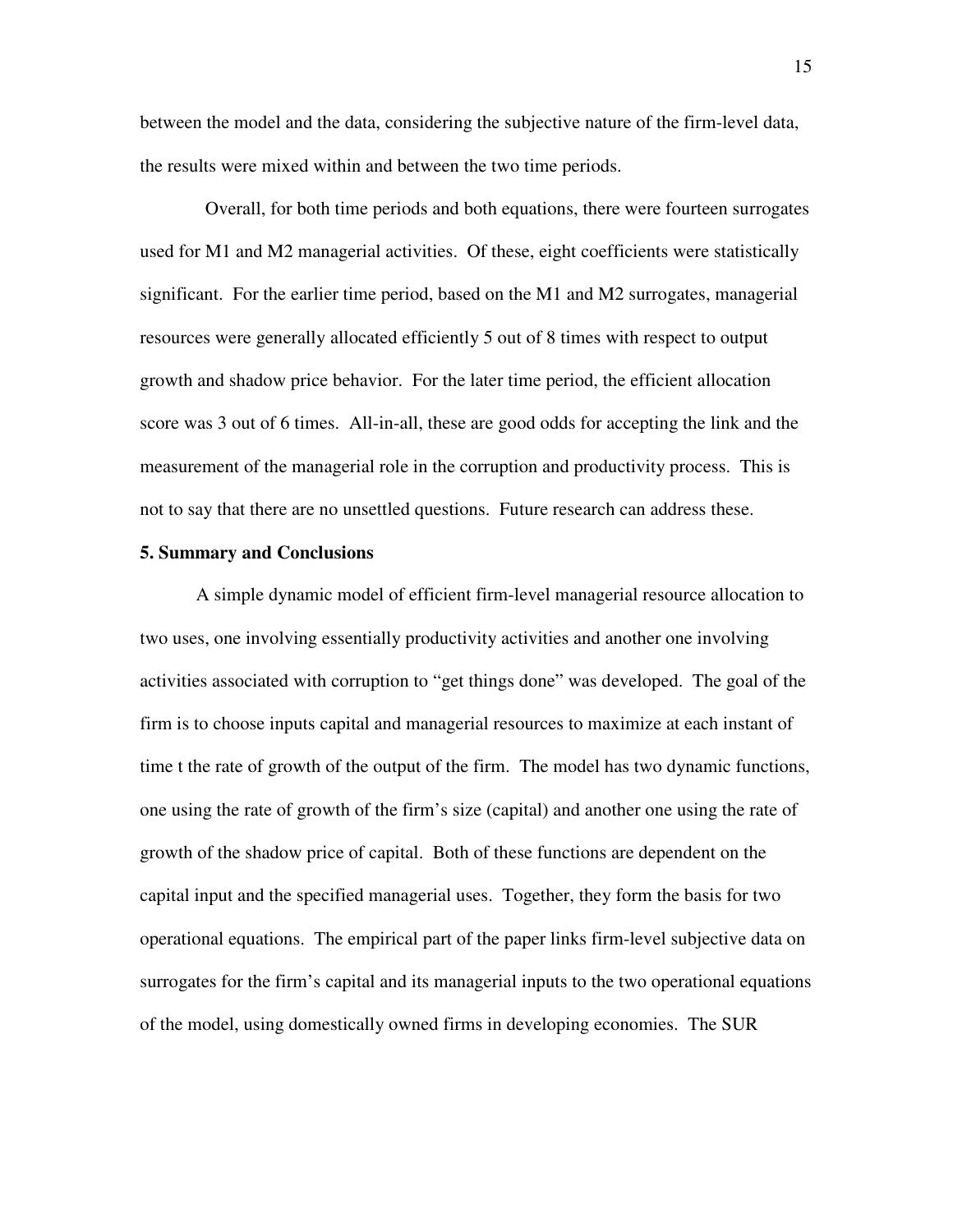method was used to estimate jointly these equations. The fit of the operational equations and the overall statistical results were then discussed.

 Considering the nature of the subjective data, overall, it can be concluded that there is some evidence to argue that the managerial surrogates do a reasonably good job in measuring the efficiency role of firm management in the corruption and productivity process. Of particular note are the surrogates, capacity use, formal training of workers, and management time spent on working with government regulations.

 In general, M1 had a positive effect on firm growth and capital value, but not M2. This would by itself suggest that M2 managerial resource allocation was not an efficient use in terms of growth. But, when it comes to the value of capital, both M1 and M2 have a positive effect (with one exception for M2). To summarize, M1 use is expected to improve growth, but M2 is expected to improve capital value. So, implicitly there is a trade-off between growth and value and correspondingly between M1 and M2. Theoretically, this trade-off is controlled by the first-order conditions in equation (2). If there were direct, explicit measures of managerial resources for the sample involved, then more could be inferred about the trade-off and particularly about the behavior of the ratio of M1/M2. Unfortunately, such is not the case.

 What policy implications are valid for the current results will depend on what weight one puts on the proxy approach and on managerial efforts to increase productivity versus managerial efforts to increase value. Looking down the road of time, corruption efforts will perhaps become less and less important as firms and developing countries move into the developed category and expenditures on corruption become, in effect, internalized into the market system and the cost of running the government and the firm.

16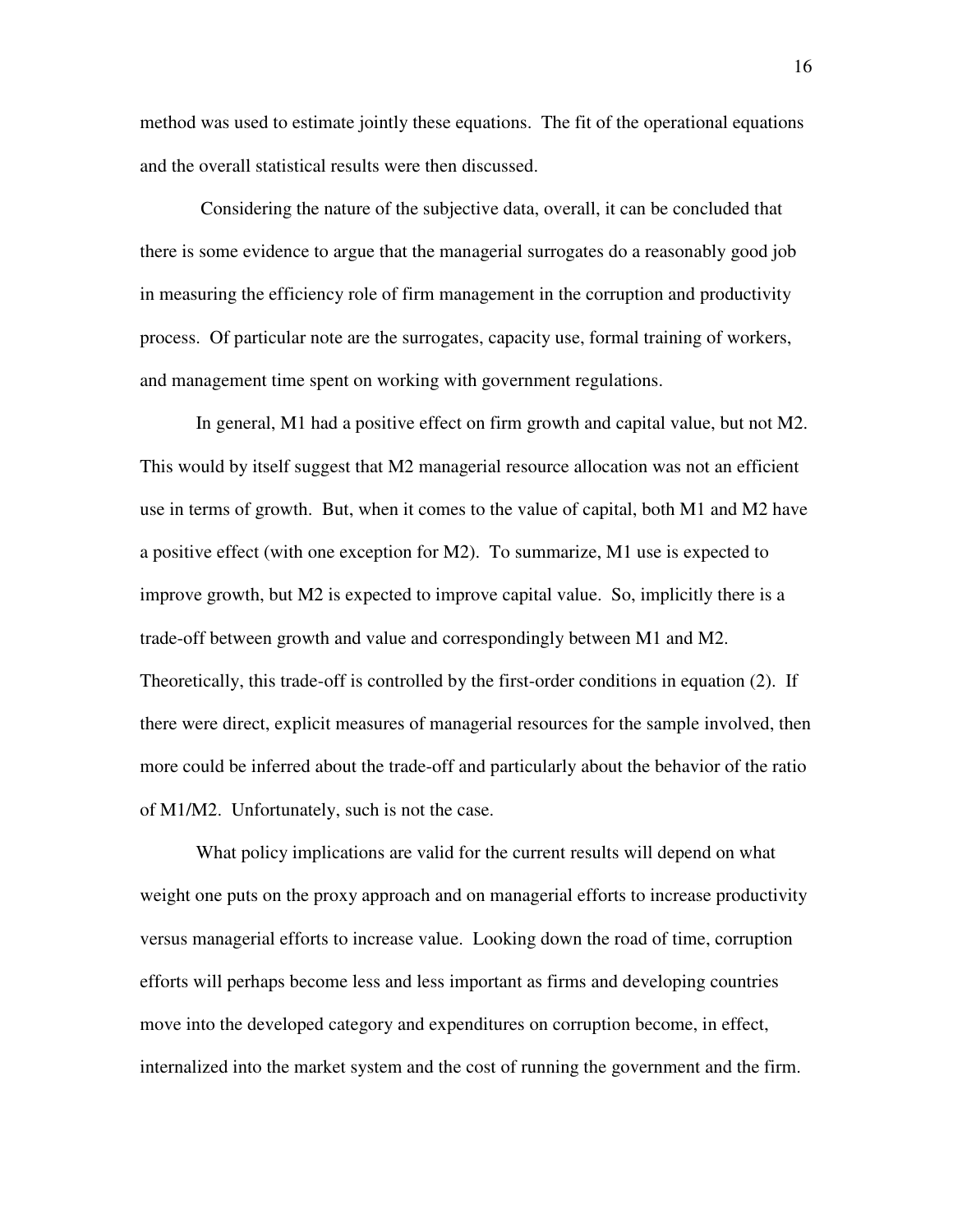If this conjecture turns out to be correct, then, the best long-run policy prescription would

be for developing countries to focus on educational and technical efforts of all types and

to encourage firms to focus on managerial efforts to increase technology and output

productivity.

### **REFERENCES**

- Ades, A. and Di Tella, R. (1995), "Rents, Competition, and Corruption," *American Economic Review 89*(4): 982-993.
- Aidt, T. S. (2003), "Economic Analysis of Corruption: A Survey," *The Economic Journal*  113: F632-F652.
- Bardhan, P. (1997), "Corruption and Development: A Review of Issues," *Journal of Economic Literature* 35(3): 1320-1346.

Gander, J. P. (2011), "Microeconomics of Corruption Among Developing Economies," *Economics, Management, and Financial Markets* 6(3): 11-22.

Gander, J. P. (2010), "The Managerial Limit to the Growth of Firms Revisited," *Managerial and Decision Economics* 31: 549-555.

Hellman, J. S., Jones, G., Kaufmann, D., and Schankerman, M. (200), "Measuring Governance, Corruption, and State Capture," Policy Research Working Paper, 2312, *The World Bank, World Bank Institute, Government, Regulation and Finance* and *European Bank for Reconstruction and Development,* Chief Economist's Office, April: i-v and 1-53.

- Kaufmann, D. and Wei, S.-J. (1999), "Does "Grease Money" Speed Up the Wheels of Commerce?," *National Bureau of Economic Research,* Working Paper Series, No. 7093, April: 1-27.
- Kaufmann, D., Kraay, A., and Mastruzzi, M. (2009), "Governance Matters VIII, Aggregate and Individual Governance Indicators 1996-2008," *The World Bank, Development Research Group, Macroeconomics and Growth Team,* Policy Research Working Paper, No. 4978, June: 1-103.
- Lambsdorff, J. G. (1999) "Corruption in Empirical Research—A Review," *Transparency International Working Paper*, November.
- Lambsdorff, J. G. (2007), *Institutional Economics of Corruption and Reform.*  Cambridge, UK: Cambridge University Press.
- Reinikka, R. and Svensson, J. (2006), "Using Micro-Surveys to Measure and Explain Corruption," *World Development 34*(2): 359-370.
- Rose-Ackerman, S. (1975), "The Economics of Corruption," *Journal of Public Economics 4*(2): 187-203.
- Rose-Ackerman, S. (1978), *Corruption: A Study of Political Economy.* New York: Academic Press.
- Rose-Ackerman, S. (1999), *Corruption and Government: Causes, Consequences, and Reform.* Cambridge, UK: Cambridge University Press.
- Rose-Ackerman, S. (2010), "The Law and Economics of Bribery and Extortion," *Annual Review of Law and Social Science* 6: 217-238.
- Shleifer, A. and Vishny, R. W. (1993), "Corruption," *Quarterly Journal of Economics*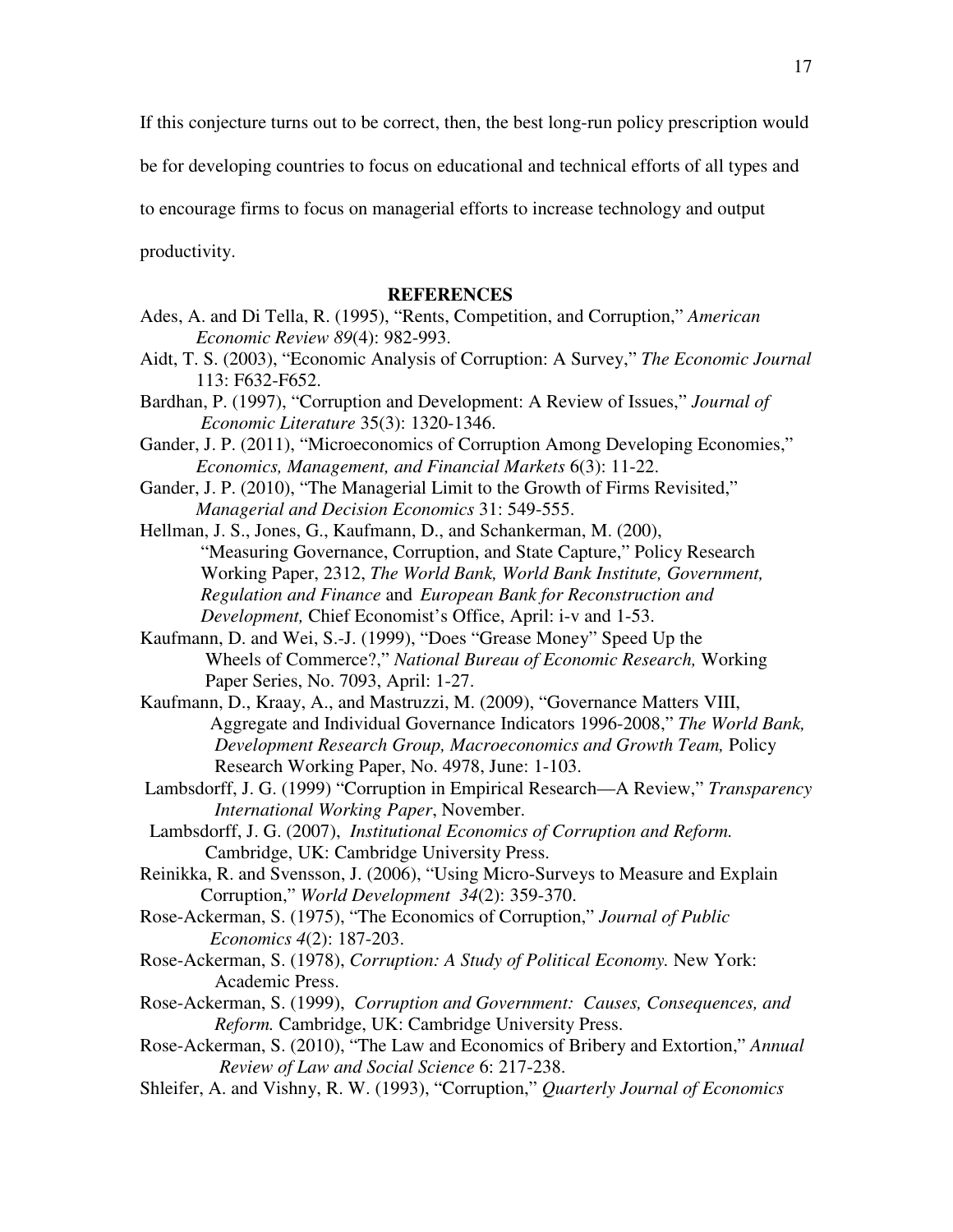108(3): 599-617.

World Bank. (2010), *Enterprise Surveys, The World Bank Group.* Washington DC, USA. Also,www.enterprisesurveys.org/Portal/unprotected/RegisterExternal.aspx?LibId-14.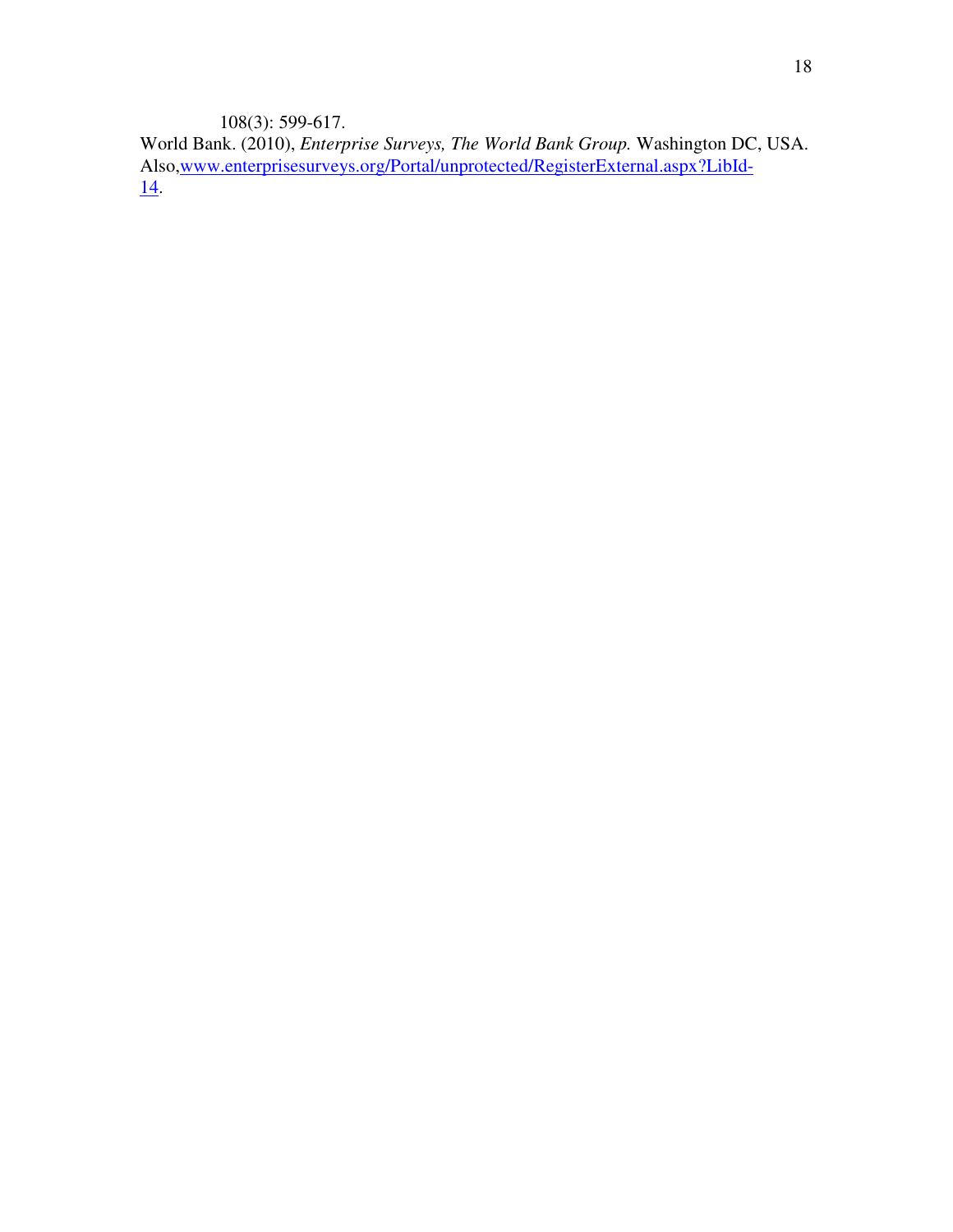| Table 1. Dynamic SUR Corruption Results |                       |                                        |  |
|-----------------------------------------|-----------------------|----------------------------------------|--|
|                                         | TimePeriod            |                                        |  |
|                                         | 2002-2005             | 2006-2010                              |  |
| Dep. Variable (EQU 4)                   | %Sales Growth         | <b>Sales Change</b>                    |  |
| Variables                               |                       |                                        |  |
| Constant                                | 141603                | $-467$                                 |  |
|                                         | $(6.60)$ ***          | $(-3.65)$ ***                          |  |
| Size in Employment                      |                       | $-169$                                 |  |
|                                         |                       | $(-4.27)$ ***                          |  |
| Ave Capacity Use-M1                     | .1800                 | $-.005$                                |  |
|                                         | $(1.77)*$             | $(-3.69)$ ***                          |  |
| Formal Train for Employ-M1              | 8.660                 |                                        |  |
|                                         | $(2.22)$ **           |                                        |  |
| New Tech Initiative-M1                  | 4.094                 |                                        |  |
|                                         | (1.04)                |                                        |  |
| % Mang Time on Gov Reg-M2               | $-.028$               | .0014                                  |  |
|                                         | $(-0.19)$             | (1.22)                                 |  |
| %Sales Inform Pay to Offs-M2            |                       | $-.0056$                               |  |
|                                         |                       | $(-1.60)$                              |  |
| Year                                    | $-70.70$              | .234                                   |  |
|                                         | $(-6.60)$ ***         | $(3.67)$ ***                           |  |
| Dep. Variable (EQU 5)                   | Log(%Profit Reinvest) | $\overline{\text{Log}}$ (Price Change) |  |
| Variables                               |                       |                                        |  |
| Constant                                | 541                   | $-72.2$                                |  |
|                                         | $(2.51)$ **           | $(-1.14)$                              |  |
| Size in Employment                      |                       | $-.047$                                |  |
|                                         |                       | $(-2.39)$ **                           |  |
| Ave Capacity Use-M1                     | .0015                 | $-.0019$                               |  |
|                                         | (1.45)                | $(-2.94)$ **                           |  |
| Formal Train for Employ--M1             | .239                  |                                        |  |
|                                         | $(6.09)$ ***          |                                        |  |
| New Tech Initiative-M1                  | .069                  |                                        |  |
|                                         | $(1.75)^*$            |                                        |  |
| %Mang Time on Gov Reg-M2                | .0043                 | .0011                                  |  |
|                                         | $(2.95)$ **           | $(2.04)$ **                            |  |
| %Sales Inform Pay to Offs-M2            |                       | $-.0023$                               |  |
|                                         |                       | $(-1.30)$                              |  |
| Year                                    | $-2.68$               | .042                                   |  |
|                                         | $(-2.49)$ **          | (1.32)                                 |  |